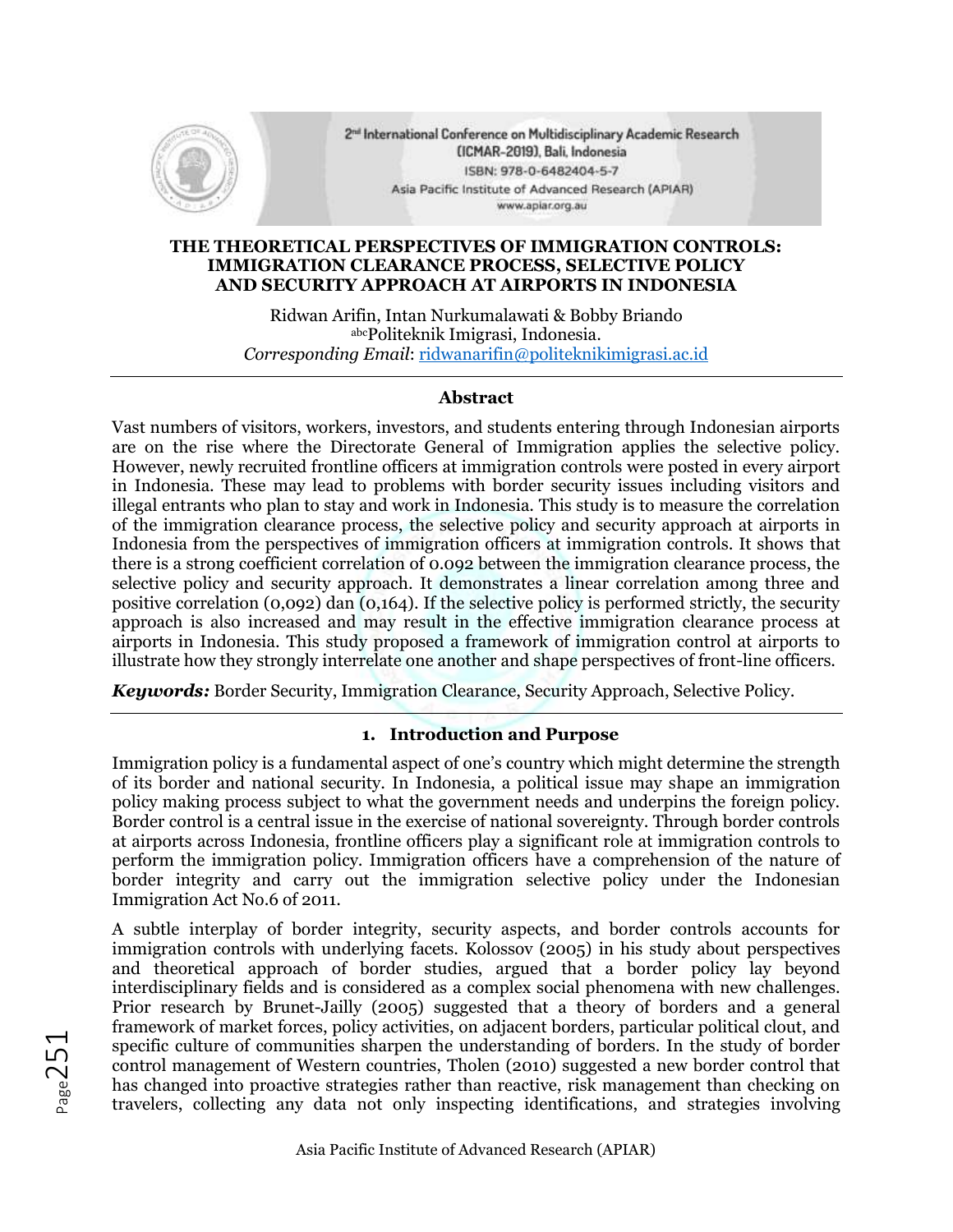technology. Along similar lines, Johnson, Jones et al. (2011) emphasized four paradigm shifts that borders were selective controls everywhere in the country, not always about the service but a physical line of national defense, more advantages with profits and benefits to society, and not visible designed not to look like borders. Although there has been relatively little research on immigration controls in Indonesia, a research appeared to view that in the immigration controls of airports in Indonesia, immigration officials indicated few efforts in terms of formal documentation procedures, formality, regulatory, consistency or legitimacy with limited interest to provide regular protections or services to visitors, especially returning migrants (Silvey 2007). This indicates a need to understand the various perceptions of correlation among three variables: effective immigration clearance process, the selective policy and security approach. This study seeks to obtain data which will help to address these research gaps.

The hypothesis is that the perspective of new immigration officers at immigration controls at Indonesian airports is more likely to believe a positive and linear correlation between the effective immigration clearance process, the selective policy and security approach. A further question is whether there is a correlation among effectiveness of immigration clearance process, the selective policy and security approach. This study is to identify correlation coefficient of the effectiveness of immigration clearance process, the selective policy and security approach at immigration controls of airports in Indonesia subject to the new recruited immigration officers' perspectives and to propose a framework of immigration controls at airport.

#### **2. The Original Framework**

## **Border Security**

Border security is the key point of an exercise of national sovereignty in every country by employing a border integrity. A border issue is a complex process which involves all elements of government and community from local, regional to central government because it deals with the relations of power, culture, social, heritage, politics, legislation and economy variables (Johnson, Jones et al. 2011 p.31). Security is not limited to a territorial security and defense but it refers more to safety of society, economy, and infrastructure trustworthiness (Prokkola 2012). Hence, border security is focused on people and documents along with its concept of unity to enact the sovereign borders and it is related with immigration policies (Chambers 2015). Meanwhile, border integrity application concerns about the enforcement of the customs, immigration and quarantine laws and regulations on the movement of goods and people crossing borders of a nation (ICAO 2015). To apply border security, an immigration control to every visitor who transits, transfers, enters and leaves a nation through airports, seaports and border crossing. An immigration agency as one of public authorities whose roles to protect the border, encompasses entry and exit procedures for all visitors travelling by air, sea and land. As national strategies for border security, countries shall implement the Border Control Management (BCM) to identify, validate, match, and record the visitor's data about their visa, travel documents, biometric data, watchlists, databases, and automated border controls (ICAO 2018).

# **Immigration Selective Policy**

Immigration policy is subject to the condition of one country which illustrates political and economic circumstances in a certain period. In the study of effectiveness of immigration policies, Czaika and Haas (2013) wrote that the immigration policy refers to immigration laws, rules, and actions in terms of a national framework and towards a completion of objectives of immigration trends. Immigration policy covers an implementation of rules, law enforcement, and code of conducts according to a jurisdiction of state's territorial which comprises an immigration control: entry and exit clearance formalities, removal orders, and deportation process (Filomeno 2017). This policy is described in the long-term and short-term programs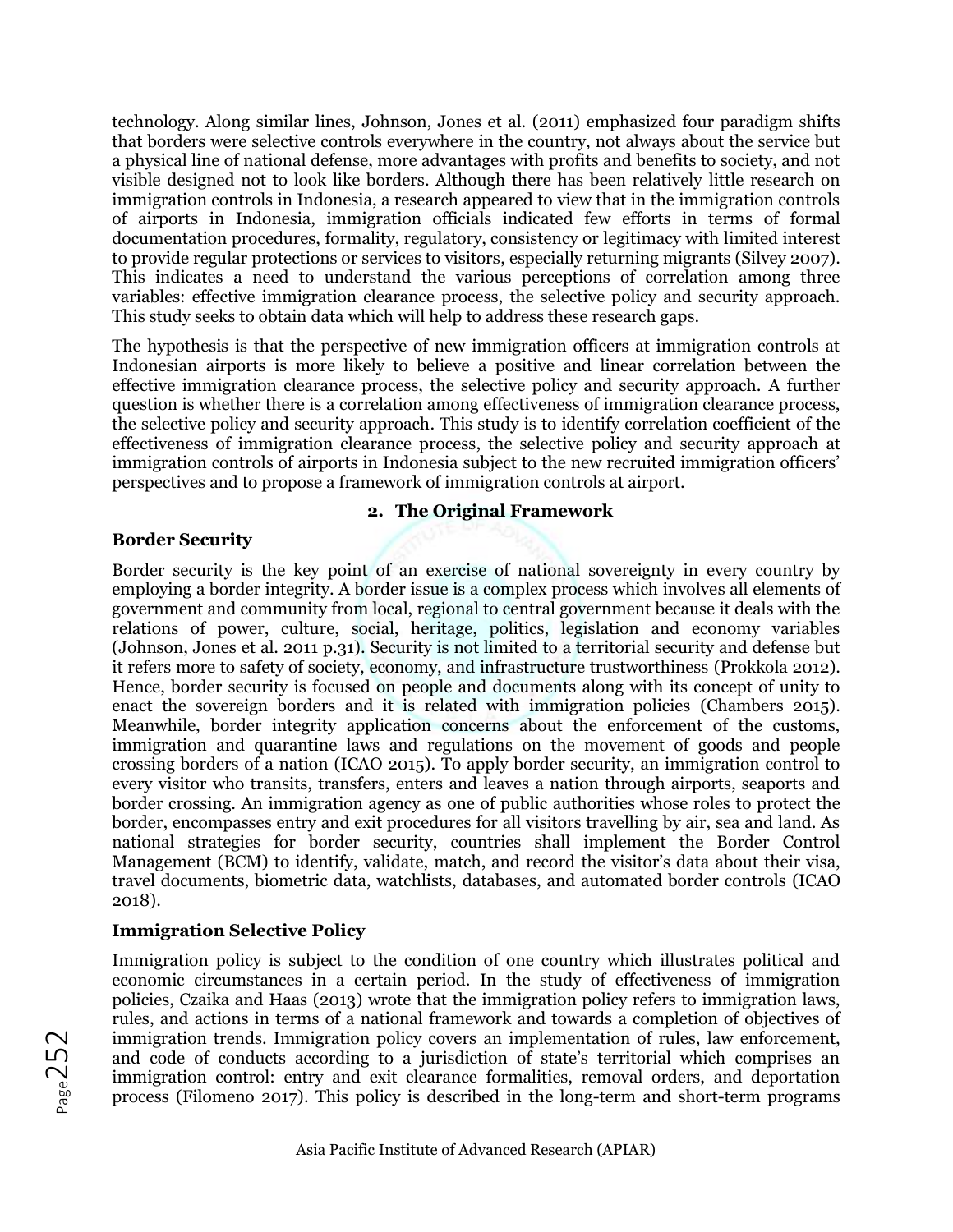depending on a foreign policy applied in political and economic situations. Every country has the preferences of immigration policy which are associated with the economic and political interest which is believed that there was a correlation between economic effects and immigration trends/ attitudes (Gerber, Huber et al. 2017). Despite encouraging more foreign workers to come, an immigration policy is considered authoritarian if the government has an autocratic power and never changes (Shin 2017).

The Indonesian immigration agency performs an immigration policy and it is the "selective" policy which is explained in the Immigration Act No.6 of 2011. The "selective" policy of Indonesian immigration highlights border integrity, admissions provisions, and selected visitors who are eligible to enter the Indonesian territory, with regards to benefits, security and prosperity aspects like professional workers, students, investors, businessperson, experts. This policy indicates an authority to enforce the immigration law and border security under policy instruments of immigration. The policy is relevant to the immigration functions: immigration service, law enforcement, national security, and economic development for prosperity where the national sovereignty is the nature of border integrity. It is expected that the immigration "selective" policy shall take a pre-empting and punitive approach.

The immigration policy of Indonesia is perceived as a broader scope of perspectives comprising multidisciplinary aspects. The borders and border regions are not limited to social science disciplines but it discusses more complex nature of interdisciplinary (Newman 2006). It indicates the immigration "selective" policy in Indonesia denotes the interdisciplinary and multidisciplinary aspects of borders in line with the immigration functions. This "selective" policy is also defined in the Laws and Human Rights Indonesia Ministerial regulation No. 44 of 2015 about the Entry and Exit from Indonesia through an Immigration Clearance, and it is explained that every person who is entering and leaving Indonesia shall proceed through an immigration clearance and hold a valid and legal visa and travel documents when immigration officers conduct an inspection at the Immigration border controls. Recently, there has been an influx of visitors entering Indonesia through international airports. The number of visitors to Indonesia rose by 8.44% in 2018 with 10.58 million visitors than in 2017 with 9.42 million visitors (BPS 2018). However, there were 4,627 visitors who were in breach of immigration rules in 2018 and had been removed to their home country (Sompie 2018). It is only 0.043% of immigration offences compared to the total of visitors coming to Indonesia during 2018.

# **Border Control Management in Indonesia**

To address immigration issues in Indonesia, the integrated BCM system was operated for the first time in 2010 at immigration border controls at 27 airports and seaports throughout Indonesia according to News Border Controls(Gold 2010). Furthermore, Santoso (2015) described that the Indonesian immigration agency rolled out the BCM system to process the data of every person who arrived and departed from Indonesia by the intelligent character recognition (ICR), to record, store and arrange passenger's movement data in the headquarter of immigration agency and immigration offices under the big data of SIMKIM (Immigration Management Information System). The BCM system is also equipped with the watchlist application called the Enhanced Cekal System (ECS) and it had been connected to all immigration offices in Indonesia, airports, seaport, border crossings, Indonesian embassies and consulates overseas (Dee 2008).

In addition to border management enhancement, the Indonesian immigration authority and the NCB Interpol Indonesia signed the Memorandum of Understanding to build cooperation on the assembly of I-24/7 system to the BCM system (DHI 2019). The data in the I-24/7 Interpol system containing an identity of missing persons, wanted persons, lost and stolen documents data is synchronized to the BCM at Jakarta and Bali Airports. Thus, immigration officers at airports are more cautious in conducting an immigration clearance to every person coming and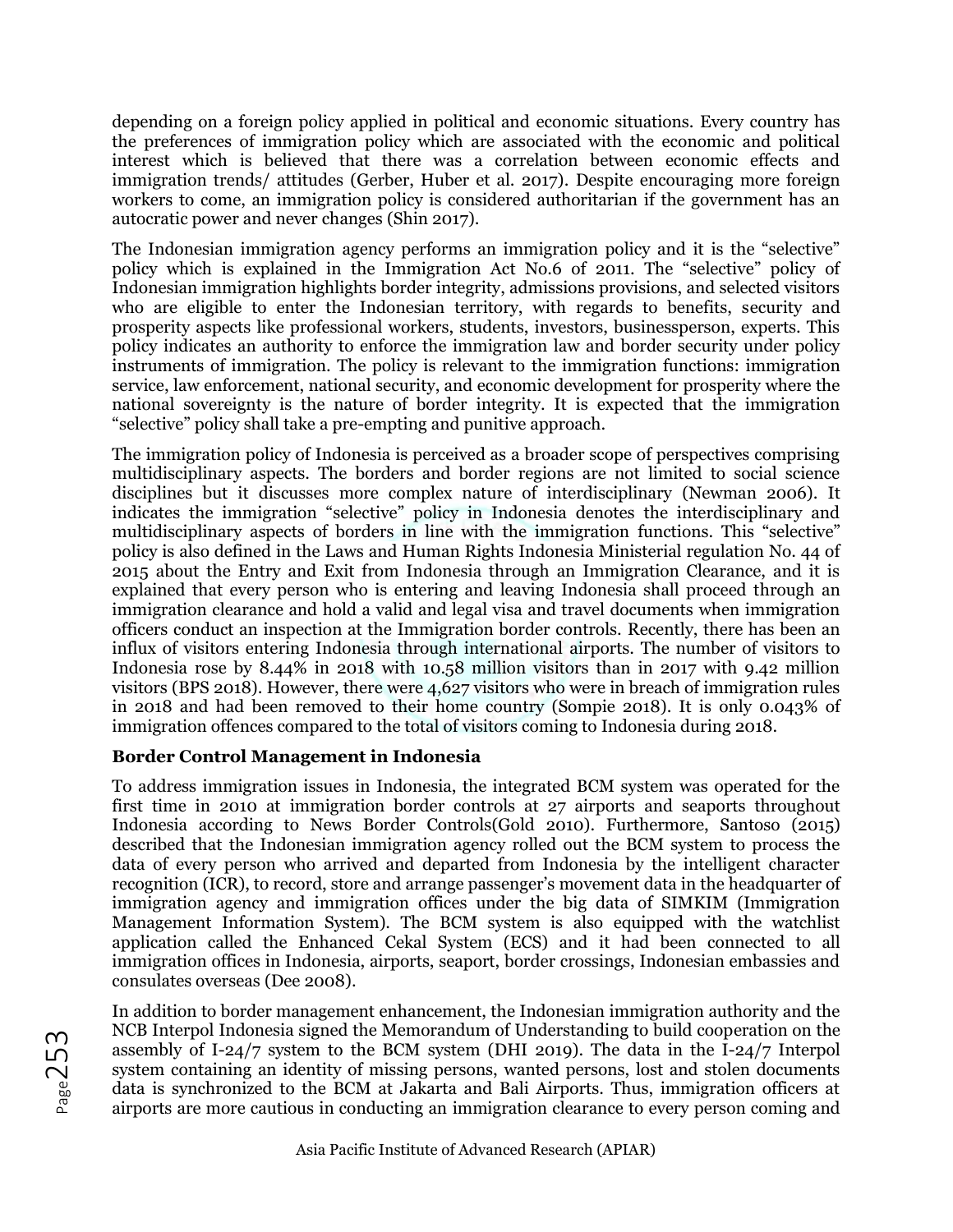leaving the territory. It shows that the integration of two systems could advance an immigration inspection to support the border control management.

## **3. Methodology**

For this study,a quantitative approach is used to analyze data and a Likert scale was selected as the most appropriate analytical method to collect data on public opinion.To increase the reliability and validity of this research project, it applies validity and reliability test with 95% of confident interval with  $\pm$  5% of margin of errors. A survey was conducted to a total of 125 respondents of 1,200 populations of immigration front line officers at three airports in Indonesia with a purposive random sampling technique. Three airports: Batam, Jakarta and Bali were selected as the most travelers entering through these points of entry which contributes primary data. The questions are set referring to 3 variables: the effectiveness of immigration clearance process, selective policy and security approach. This is to measure the correlation among three variables by the Pearson product-moment correlation coefficient to examine the strength of the linear relations between two variables.

| <b>Immigration selective</b> | visa policy                                     |  |  |
|------------------------------|-------------------------------------------------|--|--|
| policy                       | residence permit                                |  |  |
|                              | purpose of visit                                |  |  |
|                              | entry requirements                              |  |  |
|                              | movement alert list                             |  |  |
|                              | inadmissible person provisions                  |  |  |
| The security-based           | the Indonesian Immigration law                  |  |  |
| approach                     | code of conducts                                |  |  |
|                              | immigration clearance standards                 |  |  |
|                              | documents inspections procedures                |  |  |
|                              | interview and interrogation                     |  |  |
|                              | <b>BCM</b> system                               |  |  |
|                              | travel<br>documents<br>examination<br>equipment |  |  |
|                              | document fraud examination                      |  |  |
|                              | passenger profiling techniques                  |  |  |
| The effective                | targeted objectives                             |  |  |
| immigration clearance        | strategies                                      |  |  |
|                              | policy making analysis and process              |  |  |
|                              | planning and programs                           |  |  |
|                              | facilities                                      |  |  |
|                              | communication and information                   |  |  |
|                              | control system                                  |  |  |
|                              | training programs                               |  |  |
|                              | adaptation                                      |  |  |

Table 1 Study Variables and Items

## **4. Results**

A survey is delivered to 3 immigration controls at airports with the result of 88.1% male and 11.9% female officers, and 36.8% work at Bali airport, 33.1% at Batam airport, and 30.1% at Jakarta airport. There are 71.3% officers have been working for not exceeding 1 year, 16.2% officers have been working for 1 to 2 years, and 8.1% for 3-4 years with various positions and experienced. 35.3% officers had graduated from the special (advanced) immigration training, while more than 58.8% officers had been through the basic level training. There are 125

Page254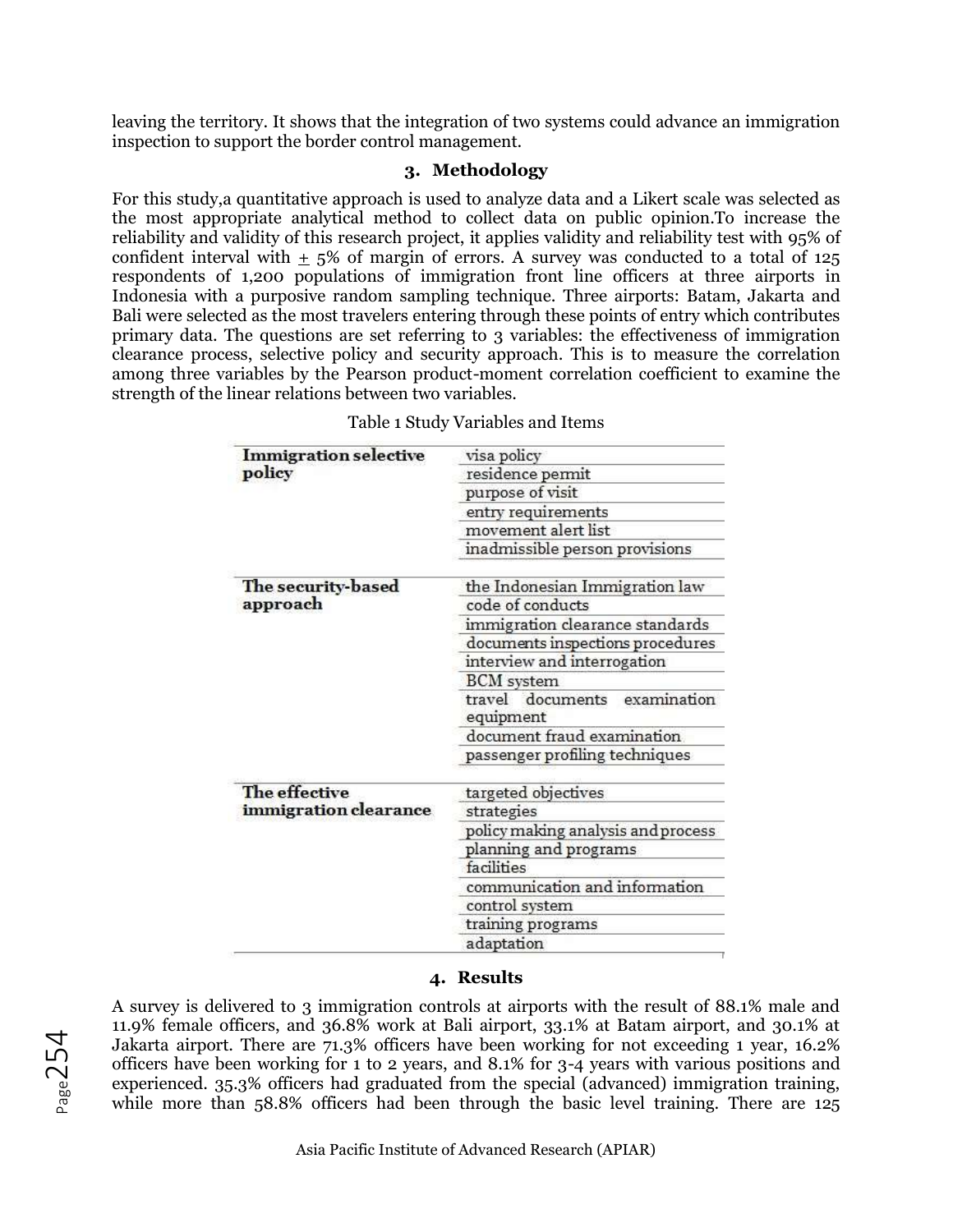respondents (N=125) of immigration front line officers from 3 airports: Bali, Batam and Jakarta were collected by a purposive random sampling technique.

|                                                                          |                        |                      |                      | VAR00001 VAR00002 VAR00003 |
|--------------------------------------------------------------------------|------------------------|----------------------|----------------------|----------------------------|
| KebijakanSele Pearson<br>ktif<br>(selective<br>policy)                   | Correlation            | 1                    | $.092$ <sup>**</sup> | $.164$ <sup>**</sup>       |
|                                                                          | Sig. (2-tailed)        |                      | .001                 | .000                       |
|                                                                          | N                      | 1245                 | 1242                 | 1230                       |
| PendekatanK Pearson<br>eamanan<br>(security)<br>approach)                | Correlation            | $.092$ <sup>++</sup> | 1                    | $.278**$                   |
|                                                                          | Sig. (2-tailed)        | .001                 |                      | .000                       |
|                                                                          | N                      | 1242                 | 1247                 | 1232                       |
| EfektifitasPe<br>meriksaan<br>(immigration<br>controls<br>effectiveness) | Pearson<br>Correlation | $.164$ <sup>**</sup> | $.278 +$             | 1                          |
|                                                                          | Sig. (2-tailed)        | .000                 | .000                 |                            |
|                                                                          | N                      | 1230                 | 1232                 | 1235                       |

## Table 2 Pearson Correlation

\*\*. Correlation is significant at the 0.01 level (2-tailed).

In Table 7, it presents the calculated correlations between an effective immigration clearance, security approach, and selective policy implemented in immigration controls at airports. Based on the  $95\%$  confident interval with margin of errors  $+5\%$ , it shows there is a strong coefficient correlation of 0.092 between the effective immigration clearance process, the selective policy and security approach. A correlation of three variables is 0,001= 0,001 and 0,000 < 0,001 which indicates a significant correlation. It demonstrates a linear correlation among three and positive correlation (0,092) dan (0,164). If the selective policy is performed strictly, the security approach is also increased and may result in the more effective immigration clearance process at airports in Indonesia.

## **5. Discussion**

The effective immigration clearance or inspection at airports is intertwined with security approach and selective policy. The effective immigration control at airports refers to how strict one country employs security approach and interprets selective policy. These interrelated variables are key points for immigration officers in achieving strong borders and nation state.

The Immigration selective policy in Indonesia has some items such as visa policy, residence permit, purpose of visit, entry requirements, movement alert list, and inadmissible person provisions. In formulating an immigration policy, movement of people impacts on national security are assessed and shall relate to the current international security situation (Adamson 2006). According to the survey conducted, a visa policy is more likely relevant with the immigration selective policy in Indonesia, but residence permit issuance by officers in immigration control at airports is less effective and not related with the selective policy. Moreover, the visa-free policy to Indonesia does not support the immigration selective policy. Furthermore, entry requirements and purposes of visit for travelers are two fundamental aspects in line with the selective policy. Immigration policy considers the framework regulating the entry, exit and stay of foreigners which focusing on immigration control (Lahav and Guiraudon 2006).With regards to the selective policy in Indonesia, the movement alert list or ECS and Interpol I-24/7 systems are connected to the Border Control Management (BCM) system to detect and identify an inadmissible person who does not comply with the Indonesian Immigration law. In a recent study, about borders and security in the twenty-first century,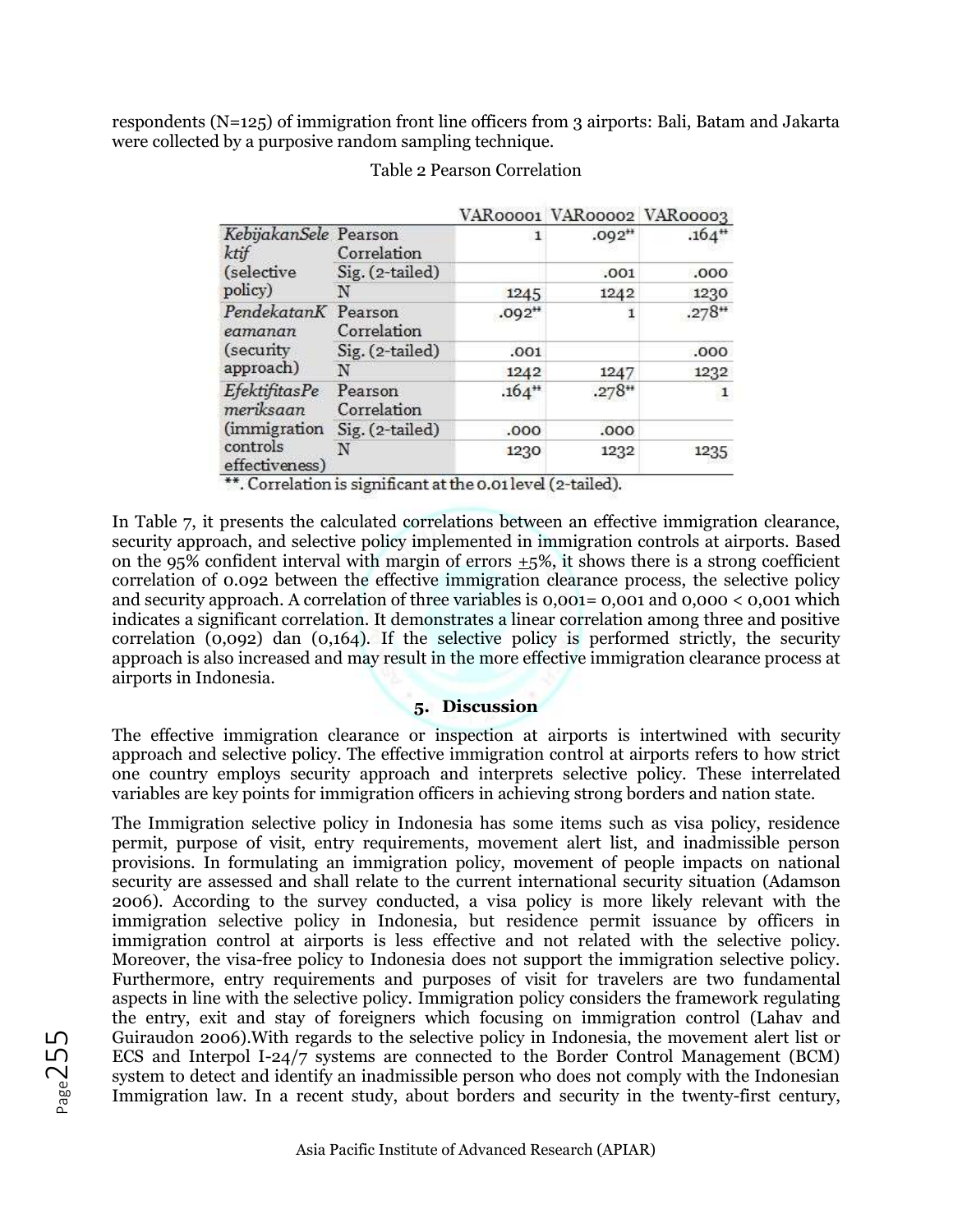border controls involves law enforcement as security concerns which deploys advanced technologies and information systems to fight against transnational crime (Andreas 2003). The security-based approach to immigration controls at airports in Indonesia articulates the Indonesian Immigration law, code of conducts, immigration clearance and documents inspections procedures, interview and interrogation, BCM system and travel documents examination equipment, document fraud examination, and passenger profiling techniques. Behavior detection technique is the method in profiling passengers by reading and identifying their feelings, in relation with future prediction and prevention (Adey 2009). These features are basic knowledge and have been performed by officers in immigration controls at airports but the BCM system and documents examination equipment indicate inadequate tools for document inspections by officers.

The effective immigration clearance in immigration controls at Indonesian airports consists of targeted objectives, strategies, policy makinganalysis and process, planning, programs, facilities, communication and information, control system, training programs, and adaptation. Targeted objectives are followed by strategies how to make an immigration clearance process effective, for instance, tackling the illegal migrants, impostors, travelers with false passports and visa and other violations of immigration laws. It is suggested that the nature of border controls are concerned about not only international organized crime, global terrorism, undocumented person, and other risky movement of people but also international political economy anthropology and criminology (Walters 2006). To fight against the transnational crime through airports, the officers attend series of training programs in terms of communication and information, control system, and adaptation. The immigration agency also provides standardized facilities for detention rooms, surveillance or control rooms, immigration clearance area, and interrogation rooms. The Immigration headquarter sets out plans and programs of border integrity and immigration controls at airports to achieve effectiveness of immigration clearance process.

It is important to describe three aspects of immigration control at airports. This study proposed a framework of immigration control at airports to illustrate how they strongly interrelate one another and shape perspectives of front-line officers. First, the effective immigration controls refer to the convention of International Civil Aviation Organization (ICAO) Annex 9 about Facilitation. Supplemented with recommended practices, it regulates the entry and departure of aircraft, people and baggage, and inadmissible persons and deportees. The scopes of effective immigration controls at airports consist of transparency and accountability in term of regulations, formalities, code of conducts of travel documents, visa, residence permits and other identifications. To enforce an immigration law at immigration controls, border integrity is part of border management which is significant to employ. It is argued that an immigration clearance at borders are vital in response to international migration and national sovereignty through documents inspections: passport, visa and border formalities (Salter 2006). In carrying out the practice of border integrity, immigration controls at airports have a series of measures. Likewise the conduct of immigration clearance process, at both arrival and departure terminal, which comprise examining and profiling passengers, inspecting travel documents or other identifications, biometric collections, and verifying movement alert list including further inspections such as interview or interrogation and body or baggage search.

The practice of immigration controls at airports is equipped with information systems such as Passengers Analysis Unit (PAU), Advance Passenger Information System (APIS), Automated border control, and Passenger Name Record (PNR) to support effective measures by immigration authorities. It is an integrated system because the border is a virtual and security gate and de-territorialized with biometric controls by scanning and screening process (Amoore, Marmura et al. 2008). APIS is the system used by all airlines operating the international flights consisting list of passengers (manifest) and crews (general declaration), details of flights prior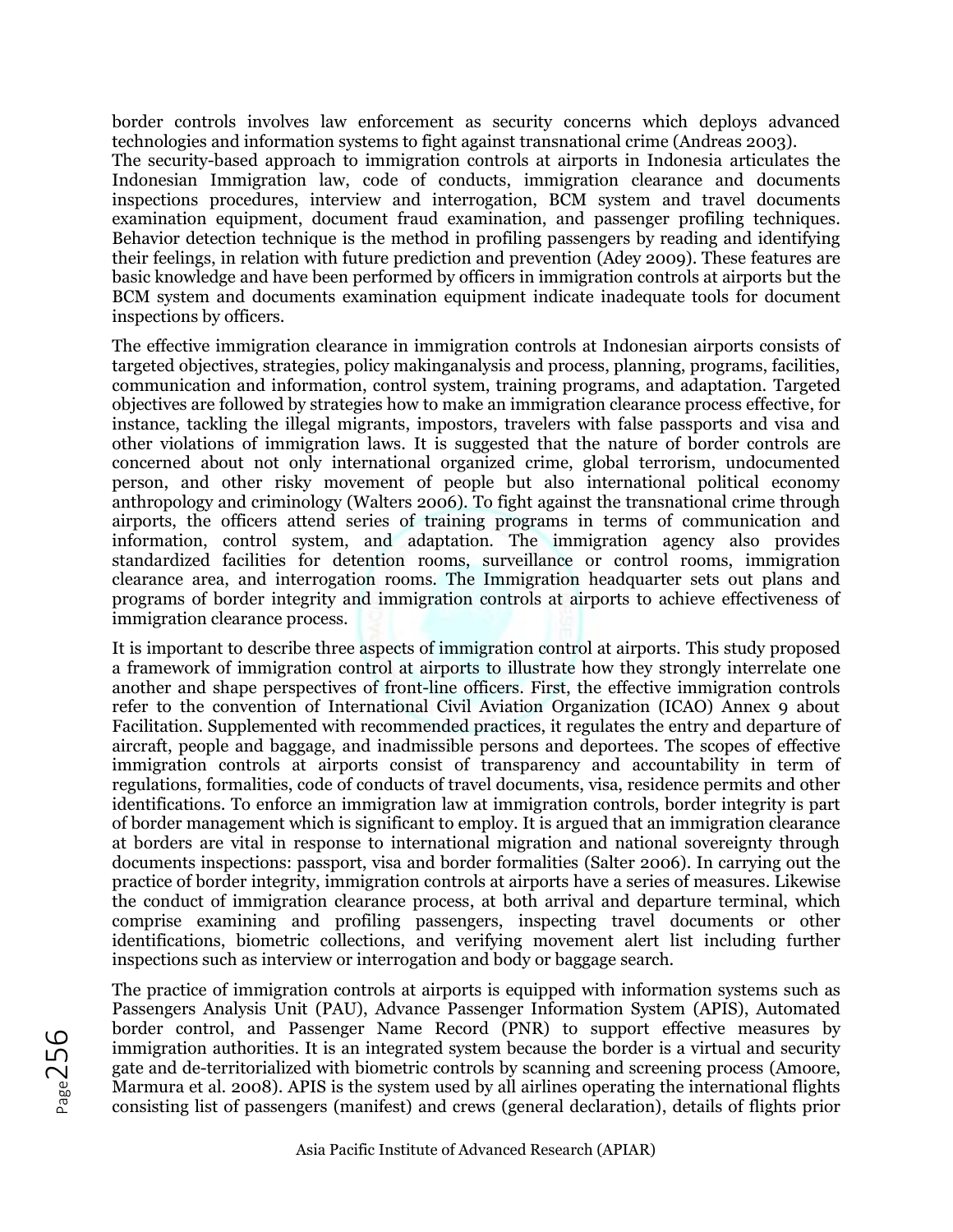arrival. PNR data contains information about passengers on board recorded on the computer system of airlines including passenger's name, passport number, nationality, tickets, contacts, number and weight of bags, seat allocation. Passengers Analysis Unit is defined as the prearrival risk assessment of every visitor which connects to the PNR.

|                    | <b>Effective</b><br>Immigration<br>Controls                                                                                                                                                                                  | <b>Security Aspects</b>                               | Immigration<br><b>Selective Policy</b>                                                    |
|--------------------|------------------------------------------------------------------------------------------------------------------------------------------------------------------------------------------------------------------------------|-------------------------------------------------------|-------------------------------------------------------------------------------------------|
| <b>Instruments</b> | ICAO Annex 9<br>Facilitation                                                                                                                                                                                                 | ICAO Security and<br><b>Facilitation</b>              | The Immigration Act,<br>The Immigration<br><b>Control Procedures</b>                      |
| <b>Scopes</b>      | Transparency and<br>Accountability                                                                                                                                                                                           | Security-based<br>Approach                            | Economy, profits,<br>benefits, socio-cultural<br>aspects                                  |
| Management         | Borderintegrity                                                                                                                                                                                                              | Border Control<br>Management                          | Risk analysis and<br>management                                                           |
| <b>Measures</b>    | Examining and<br>profiling passengers,<br>inspecting travel<br>documents or other<br>identifications,<br>biometric collections,<br>interview,<br>interrogation,<br>verifying movement<br>alert list, body/<br>baggage search | Pre-empting,<br>Preventive,<br>Intelligence activity. | Travel Documents,<br>Free Visa Facility, Visa<br>policy, Residence<br>permits Inspections |
| <b>Systems</b>     | Passengers Analysis<br>Unit, Advance<br>Passenger Information<br>System, Automated<br>bordercontrol,<br>Passenger Name<br>Records                                                                                            | Interpol I-24/7 System                                | <b>BCM</b> System, ECS<br>(Enhanced Cekal<br>System) or Alert List<br>system              |

Table 3 Framework of Immigration Controlat Airports

Secondly, border security aspects are the main concern in the practice of immigration controls at airports. A security-based approach to immigration control at airport is mainly performed by immigration officers in selecting every person to enter and leave Indonesia. The ICAO Security and Facilitation is set as the policy instrument describing guidance of Border Control Management. This attributes some measures like pre-empting and preventive strategies, and an intelligence activity. Border crime and illegal immigration pre-empting and preventing measures signifies a transformation from the border to border (physical) security to national security and sovereignty including societal security (Prokkola 2012). Interpol I-24/7 system containing criminal databases is installed in the application system at immigration control to detect and identify travelers entering and leaving the country. To perform an intelligence activity in immigration controls, border areas provoke some efforts of surveillance through CCTV, mobility monitoring, and automated systems of surveillance (Adey 2004). These aspects denote preempting and preventive procedures where intelligence activity and adoption of information technology apply before and upon arrival.

As the third one, the immigration selective policy is applied by the Indonesian immigration agency under the Indonesian Immigration Act Number 6 of 2011. Further, the code of conducts at immigration control of airports refer to the Law and Human Rights Ministerial Regulation Number 44 of 2015 on procedures of entering and leaving Indonesia through points of entry and exit.The selective policy which is only qualifying those with benefits and profits, economy and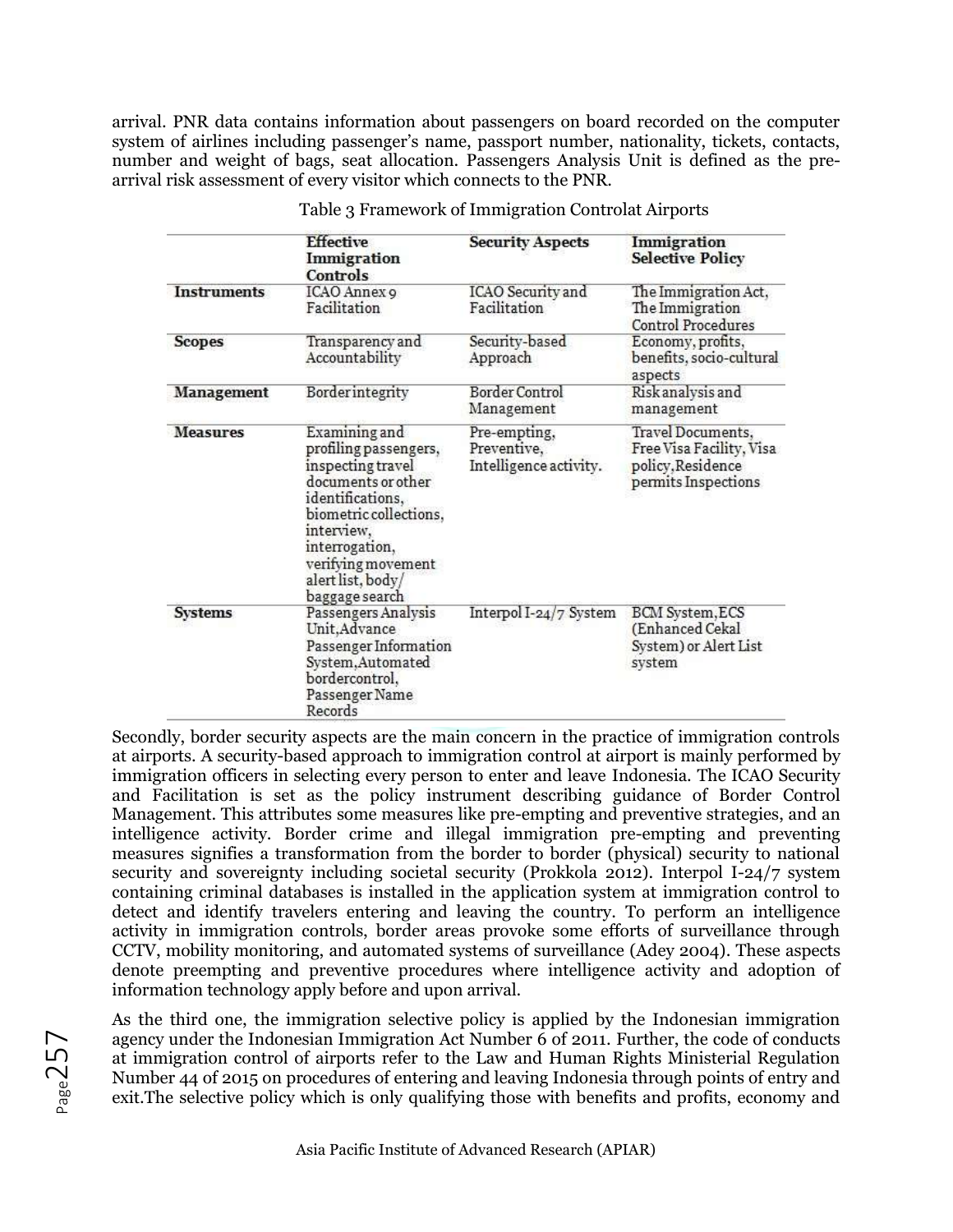socio-cultural aspects, has four principles: immigration services, national security, law enforcement and economic development. There are different types of immigration policies evoked in every country depending on immigration histories, politics and national models (Freeman 2006).

Risk management and analysis at borders are involved at this stage to plan the mitigation strategies at operational and tactical levels and to analyze potential risks of travelers. During an examination, border security and management employs risk based decision-making by an assessment containing a guidelines for risk identification, segmentation and allocation (Morris, George et al. 2014). Officers at immigration controls conduct an inspection of visitor's travel document, visa, residence permit and other identifications complying with legal and valid conditions. Persons crossing borders with proper documents will also be identified whom officers need not fear, whether they may enter and leave, work, generate benefits including foreigners risks (Bosworth 2008). The inspection systems and tools at immigration controls in Indonesia called the BCM System and ECS (Enhanced Cekal System) or Alert List system verify, identify, record, and match the documents with the holders upon their arrival.

#### **Conclusion**

A subtle interplay of immigration policy, border integrity, security aspects, and border controls accounts for immigration controls at airports by officers. Due to newly recruited front-line officers at airports in Indonesia, from their perspectives, there is a positive and linear correlation between the effective immigration clearance process, the selective policy and security-based approach in immigration controls at airports in Indonesia. These interrelated variables are key points for immigration officers in achieving strong borders and nation state.

Therefore, the effective immigration clearance or inspection at airports is intertwined with security approach and selective policy. If the selective policy is performed strictly, the security approach is also increased and may result in a more effective immigration clearance process at airports in Indonesia. As the research demonstrated, it shows strong correlations between an effective immigration clearance, security approach, and selective policy implemented in immigration controls at airports. Despite proposing a framework of immigration controls at airports, this study is needed to develop more research about an evaluation of immigration selective policy, border security performance and border enforcement in immigration controls at Indonesian airports.

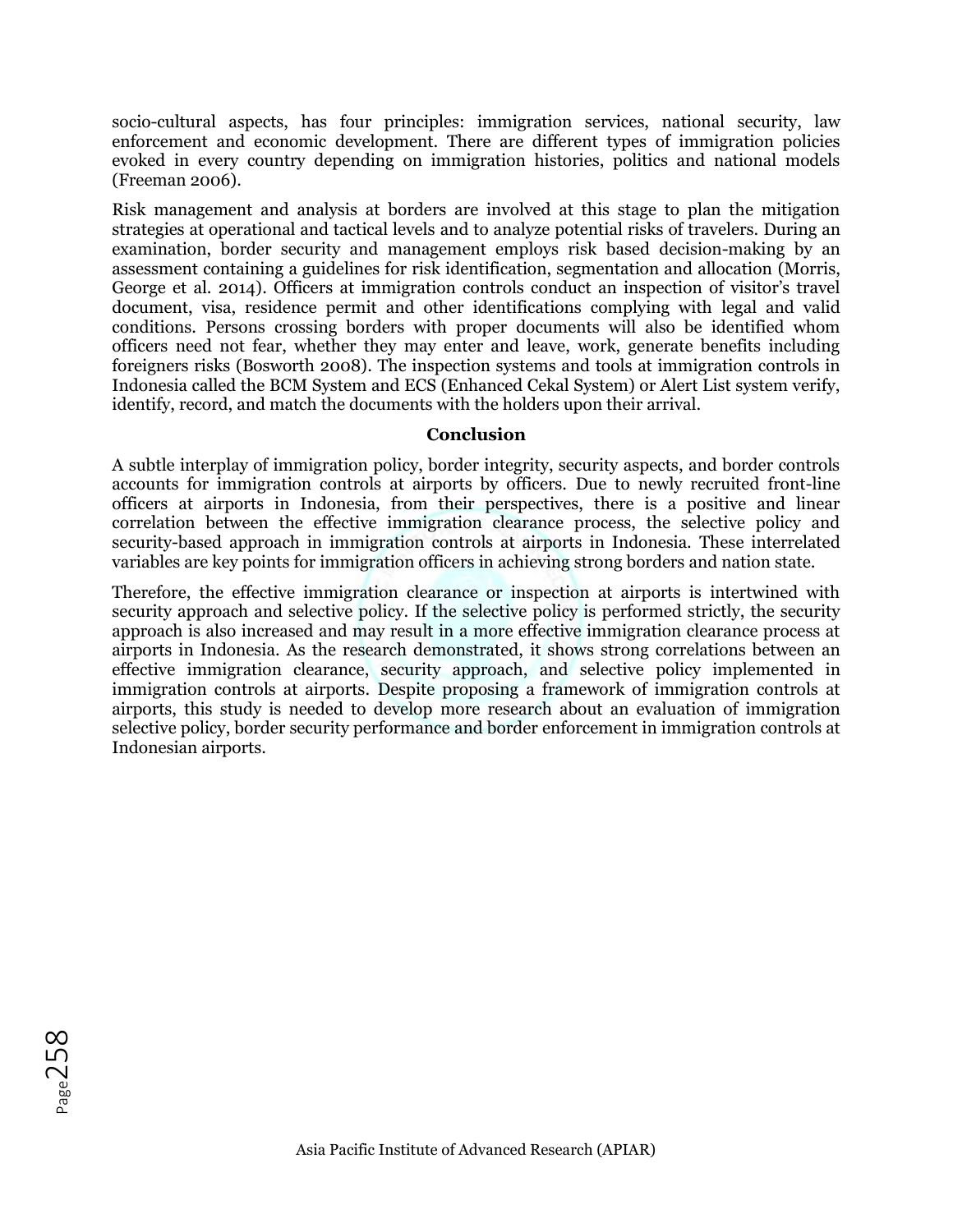#### **References**

- i. Adamson, F. B., 2006. "Crossing borders: international migration and national security." *International Security vol.* **31, no.** 1, pp. 165-199.
- ii. Adey, P. 2004. "Surveillance at the airport: surveilling mobility/mobilising surveillance." *Environment and planning A: Economy and space,* vol. 36, no. 8, pp. 1365-1380.
- iii. Adey, P. 2009. "Facing Airport Security: Affect, Biopolitics, and the Preemptive Securitisation of the Mobile Body." *Environment and Planning D: Society and Space,vol.* 27, no. 2, pp. 274- 295.
- iv. Amoore, L., et al., 2008. "Editorial: Smart borders and mobilities: Spaces, zones, enclosures." *Surveillance and Society,*vol. 5, no. 2, pp. 96-101.
- v. Andreas, P. 2003. "Redrawing the Line: Borders and Security in the Twenty-first Century." *International Security,vol.* 28, no. 2, pp. 78-111.
- vi. Bosworth, M. 2008. "Border control and the limits of the sovereign state." *Social Legal Studies vol. 17, no.* 2, pp. 199-215.
- vii. BPS (2018). *Badan Pusat Statistik.*
- viii. Brunet-Jailly, E. 2005. "Theorizing borders: An interdisciplinary perspective." *Geopolitics vol. 10, no.* 4, pp. 633-649.
- ix. Chambers, P. 2015. "The embrace of border security: Maritime jurisdiction, National sovereignty, and the geopolitics of operation sovereign borders." vol. 20, no. 2, pp. 404-437.
- x. Czaika, M. and D. Haas 2013. "The effectiveness of immigration policies." *Population Development Review,*vol. 39, no. 3, pp. 487-508.
- xi. Dee, J., 2008, 6 August 2008. "*Australian and Indonesian Ministers Focus on Border Security Enhancement.*" [Online] Available at: https://indonesia.embassy.gov.au/jakt/ MR08\_069.html. [Accessed February 16, 2019]
- xii. DHI 2019. "*NCB Interpol Indonesia Gandeng Imigrasi untuk Pengawasan Buronan Internasional di Wilayah Perbatasan.*" [Online] Available at: http://www.interpol.go.id /id/berita/736-ncb-interpol-indonesia-gandeng-imigrasi-untuk-pengawasan-buronaninternasional-di-wilayah-perbatasan-. [Accessed February 13, 2019]
- xiii. Filomeno, F. A. 2017. *Theories of Local Immigration Policy*. Cham : Springer International Publishing : Imprint: Palgrave Macmillan.
- xiv. Freeman, G. P. 2006. "National models, policy types, and the politics of immigration in liberal democracies." *West European Politics*vol. 29, no. 2, pp. 227-247.
- xv. Gerber, A. S., et al. 2017. "Self-interest, beliefs, and policy opinions: Understanding how economic beliefs affect immigration policy preferences." *Political Research Quarterly vol. 7*0, no**.** 1, pp. 155-171.
- *xvi.* Gold, S., 2010. "Indonesia rolls out border control system." *Biometric Technology Today vol. 2010, no. 4, p. 6.*
- xvii. ICAO 2015. *Facilitation. I. C. A. Organization,* ICAO. Annex 9.
- xviii. ICAO 2018. *ICAO TRIP Guide on BORDER CONTROL MANAGEMENT*. Canada: International Civil Aviation Organization.
- xix. Johnson, C., et al. 2011. "Interventions on rethinking 'the border'in border studies." *Political Geography*vol. **30, no.** 2, pp. 61-69.
- xx. Kolossov, V. 2005. "Border studies: changing perspectives and theoretical approaches." *Geopolitics,vol. 1***0, no.** 4, pp. 606-632.
- xxi. Lahav, G. and V. Guiraudon, 2006. "Actors and venues in immigration control: Closing the gap between political demands and policy outcomes." *West Eur. Polit*, vol. **29, no.** 2, pp. 201- 223.
- xxii. Morris, S., et al., 2014. *Smart Borders Increasing security without sacrificing mobility.* UK, Deloitte Touche Tohmatsu Limited.